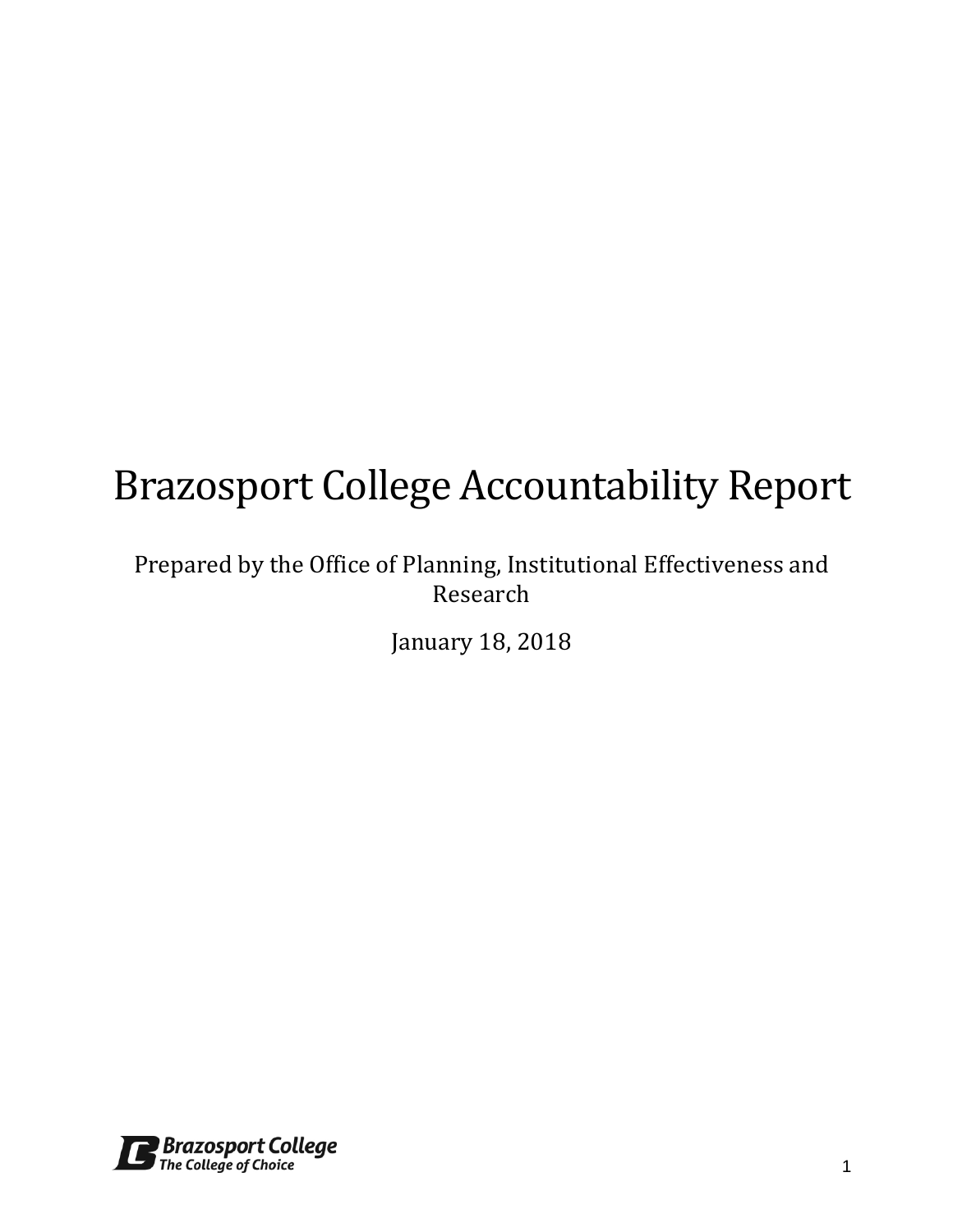#### **Executive Summary**

Community colleges and the Texas Higher Education Coordinating Board (THECB) have created a statewide Accountability System to meet the requirement that they provide "the information necessary to determine the effectiveness and quality of the education students receive at individual institutions," which also serves as "the basis to evaluate the institutions' use of state resources." Accountability System data are reported by individual college and by groups of colleges according to their size. Brazosport College (BC) is in the medium size category with 21 other colleges. This report contains accountability data on BC and medium sized colleges as a group. Key points are:

- 1. Enrollment headcount at BC for fall, 2017, is 4,244, down 1.6% compared to 2016 but about the same as 2015.
- 2. Enrollment headcount at BC of Hispanic students climbed 2%, 7% and 6% in the past three years, while the headcount of other categories remained essentially flat.
- 3. Total semester credit hours at BC for academic, technical and bachelor programs is up 1%, 4% and 3% respectively in 2016-2017 compared to the previous year.
- 4. Community Education contact hours declined 25% compared to the previous year, probably due to the increased availability of courses from non-college providers in the area.
- 5. The percentage of part-time students at BC has increased from 76% to 81% over the past three years, which is higher than the average of 69% for medium-sized colleges.
- 6. The percentage of dual-credit students at BC increased from 21% to 26% over the past three years.
- 7. The six-year graduation rate at BC for first-time full-time students declined from 47% to 39% over the past two years, possibly because these students entered college during the Great Recession, and many of them came because they lost their jobs and then left as soon as they could find another job but before they finished their degree or certificate program. Our graduation rate is still better than the average of 33% for medium-sized colleges.
- 8. BC awarded 989 degrees and certificates in 2016-2017, an increase of 25% compared to the previous year and an increase of 47% compared to three years ago.
- 9. The percentage of BC students who transfer to a senior institution declined from 20% in 2015 to 15% in 2016. The decline may be meaningless as our rates for the five years prior to 2015 are all between 17% and 18%, or it may reflect a trend seen at the state level where rates have gone from 21% to 19% to 16% in the last three years.
- 10. One year after completing a degree or certificate at BC, 86% of graduates are working compared to 70% for graduates of medium-sized colleges in general. If you combine graduates who are working only, working and enrolled in school, and enrolled in school only, the percentage for BC is 95% and for medium-sized colleges is 85%.
- 11. The percentages of BC graduates who passed their licensure exams on their first attempt in 2015-2016 are: Massage Therapy: 100%; Law Enforcement Academy: 100%; Paramedic: 63%; Nurse-LVN: 100%; Nurse Aide: 100%, and Associate Degree in Nursing: 91%.
- 12. BC earned 5,999 Success Points in 2016-2017, essentially the same as 2015-2016. Each district was funded \$172.58 per point for the FY2016 & FY2017 biennium.

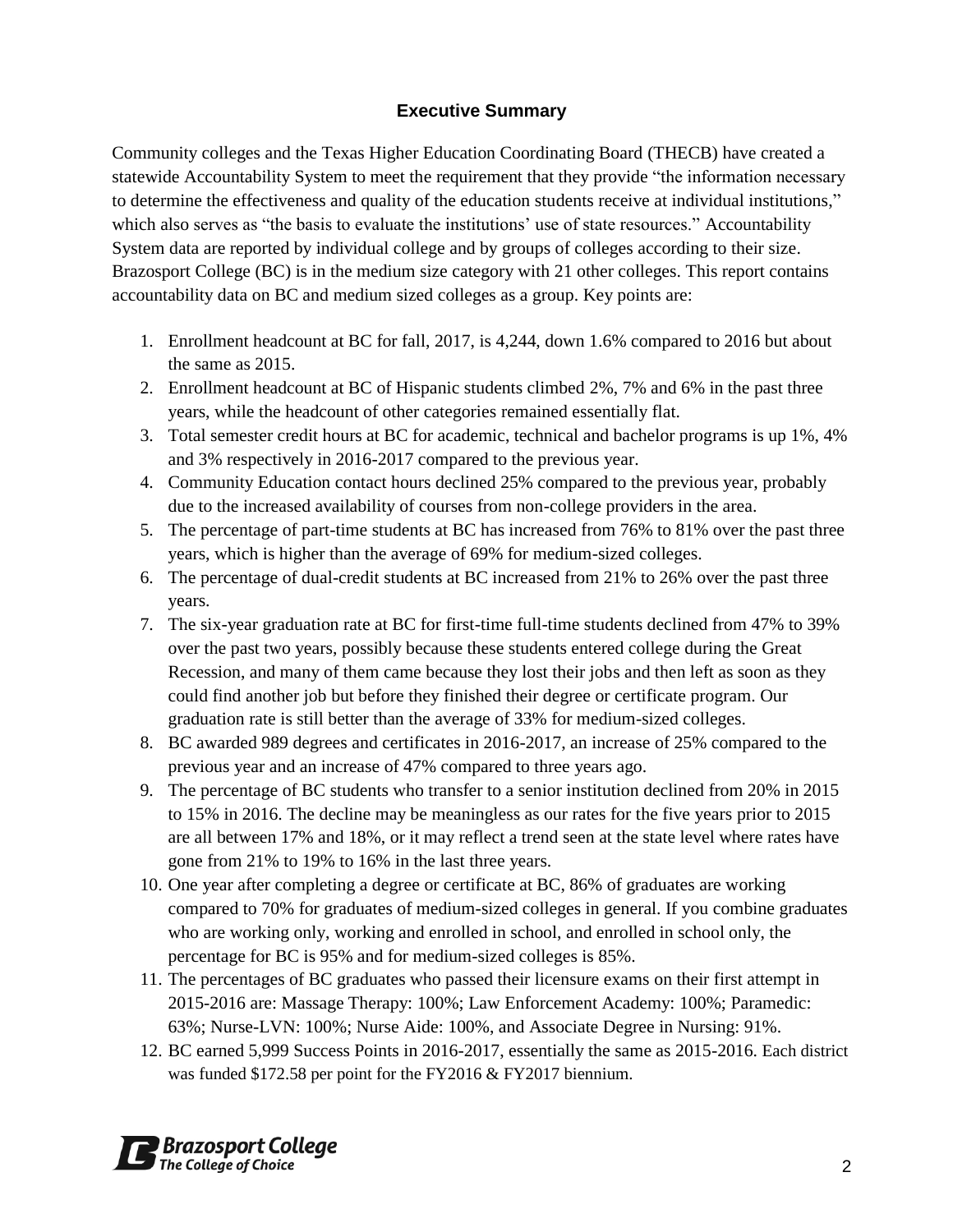## **PARTICIPATION**

#### **I. Fall Enrollments by Race and Ethnicity**

The THECB began reporting enrollment data using the new federal race and ethnicity standards with fall 2010 enrollment data. Students self-identify their ethnicity and race. They are allowed to select only one ethnicity, "Hispanic or Latino" or "Not Hispanic or Latino," but they can select multiple races from the five racial categories: American Indian or Alaska Native, Asian, Black or African-American, Native Hawaiian or Other Pacific Islander, and White.

Students who select "Hispanic or Latino" are reported as Hispanic regardless of the racial category they select. Students who select "Not Hispanic or Latino" are reported according to the race they select. Very few students at Brazosport College report themselves as American Indian or Alaska Native, Asian, or Native Hawaiian or Other Pacific Islander, so these students are grouped together in the "Other" category. Students who elect not to identify their race or ethnicity and students who identify as non-Hispanic and more than one race are also grouped in the "Other" category.



Table 1 indicates fall enrollments by race/ethnicity and total enrollment for the past four fall semesters (2014 – 2017). Overall, Brazosport College's total fall 2017 enrollment decreased slightly (-1.6%) compared to the previous fall semester. To place this in context, the total fall 2017 enrollment change across all Texas community colleges was +0.2%\*.

\*Note: The Texas Association of Community Colleges provides preliminary fall headcounts

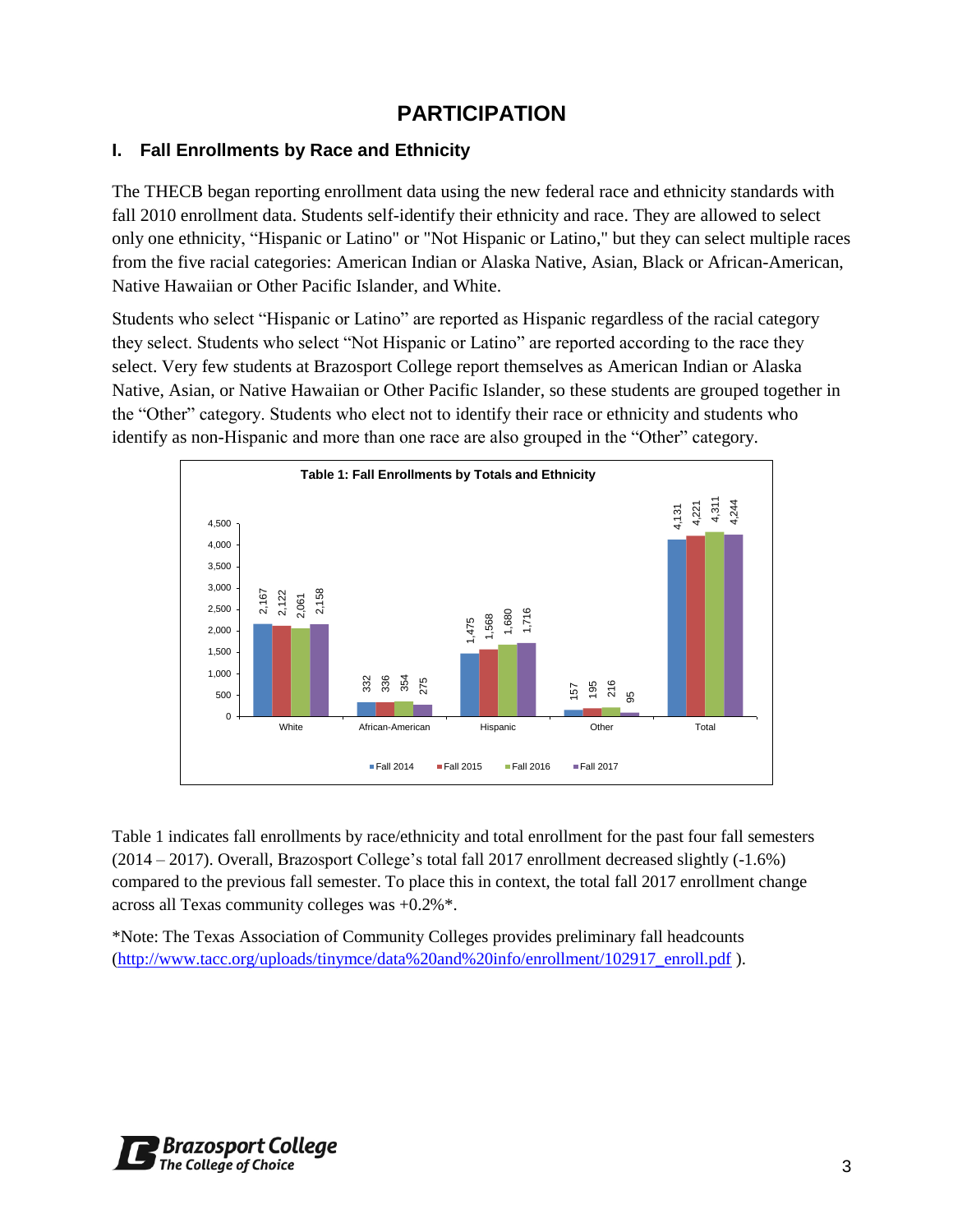#### **II. Semester Credit Hours/Contact Hours**

|                              |         |         |         | 2 Year<br>% Change | 1 Year<br>% Change |
|------------------------------|---------|---------|---------|--------------------|--------------------|
| Table 2:                     |         |         |         | FY2014 to          | FY2015 to          |
| <b>Semester Credit Hours</b> | FY2014  | FY2015  | FY2016  | FY2016             | FY2016             |
| Academic                     | 49,420  | 48,597  | 49,113  | $-0.6%$            | 1.1%               |
| Technical                    | 23,128  | 23,352  | 24,246  | 4.8%               | 3.8%               |
| <b>BAT</b>                   | 2,400   | 2,736   | 2,826   | 17.8%              | 3.3%               |
| <b>Contact Hours</b>         |         |         |         |                    |                    |
| Academic                     | 892,032 | 876,172 | 889,372 | $-0.3%$            | 1.5%               |
| Technical                    | 626,304 | 621,504 | 635,136 | 1.4%               | 2.2%               |
| <b>BAT</b>                   | 38,400  | 43,504  | 45,216  | 17.8%              | 3.9%               |
| <b>Community Education</b>   | 26,668  | 29,789  | 22,309  | $-16.3%$           | $-25.1%$           |

Table 2 shows that credit and contact hours for credit, technical and Bachelor of Applied Technology (BAT) programs increased over the past year. The THECB Accountability System reports Community Education (CE) contact hours only. Table 2 shows a decline in CE contact hours over the past two years.

Community Education hours have declined due, in part, to environmental factors including the growing availability of classes through cities and local businesses as well as the transfer of significant grant funding authority to the Texas Workforce Commission. The CE department is monitoring the changing environment and exploring a realignment of its programs to a concentration on workforce outcomes to attract students who are not being served by other providers of community education.



#### **III. Full-Time / Part-Time Student Enrollment**

A student is considered full-time if he or she is enrolled in 12 or more semester credit hours and part-time if enrolled in fewer than 12 semester credit hours. The percentage of fall 2016 full-time and part-time students at BC remained the same as the previous fall semester. BC continues to have a higher percentage of part-time students than many colleges of its size. When comparing BC to other Medium colleges, the percentage of part-time students at other Medium colleges was lower (68.7% Medium colleges *vs*. 81.0% BC).

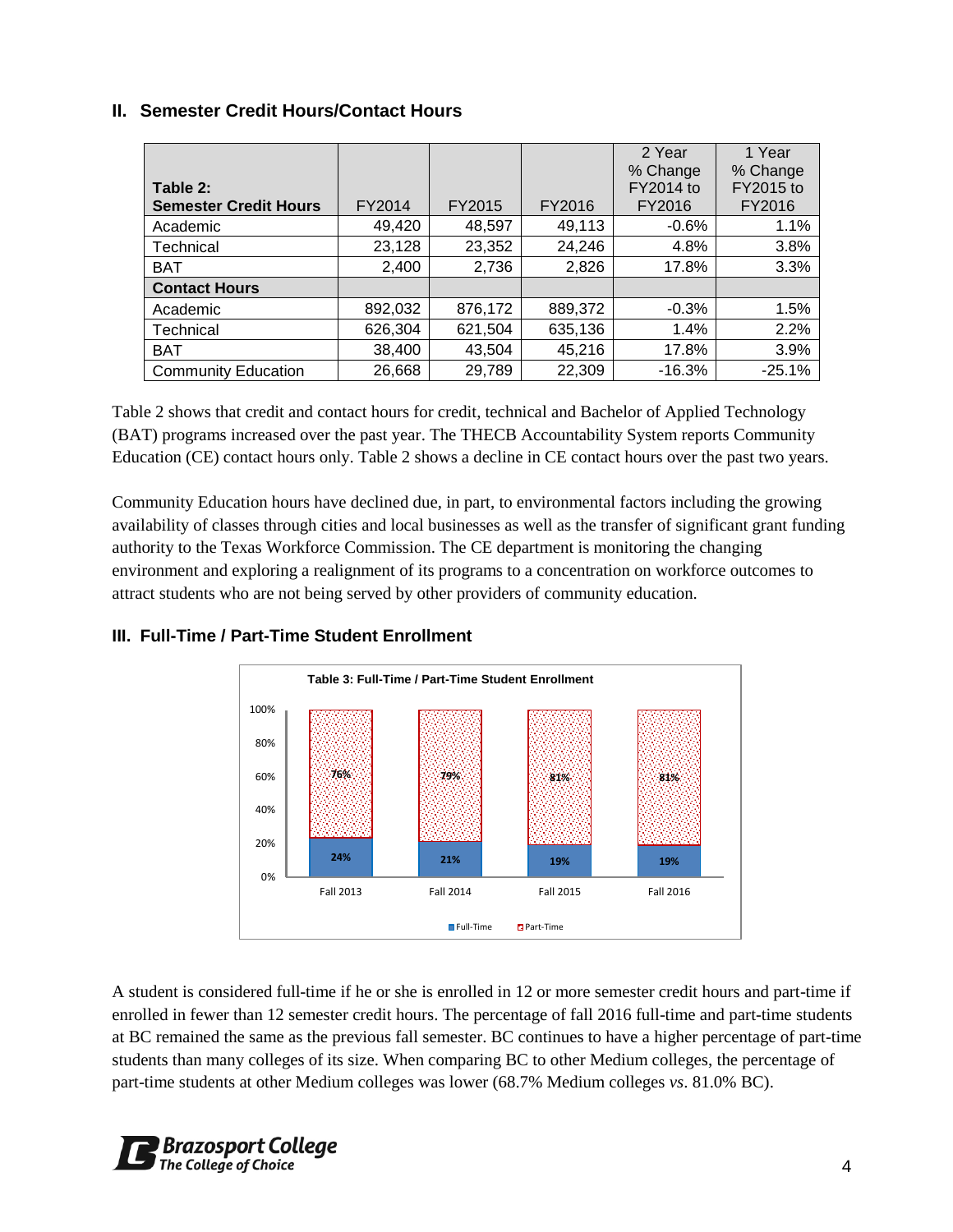#### **IV. Dual Credit Enrollment**



Brazosport College dual credit enrollment has risen 5.1 percentage points over the past four years. Students are classified as dual credit if they are taking Brazosport College classes while enrolled as a high school student. The increase in course offerings at the high school campuses has most likely attributed to the increase in dual credit enrollment.

## **SUCCESS**

#### **V. Graduation/Persistence Rates**

Graduation and persistence rates are important measures of success. Students successfully achieve their educational goal by graduating and receiving a degree or certificate. Tables 5 – 6 report on Brazosport College's graduation rates comparing them to medium colleges and disaggregating by ethnicity. The sixyear graduation rate cohort includes students who were first-time, full-time credential-seeking students who enrolled in a minimum of 12 semester credit hours their first fall semester. The graduation rate measures the percentage of cohort students who graduated from Brazosport College or another Texas public or independent institution in six years.

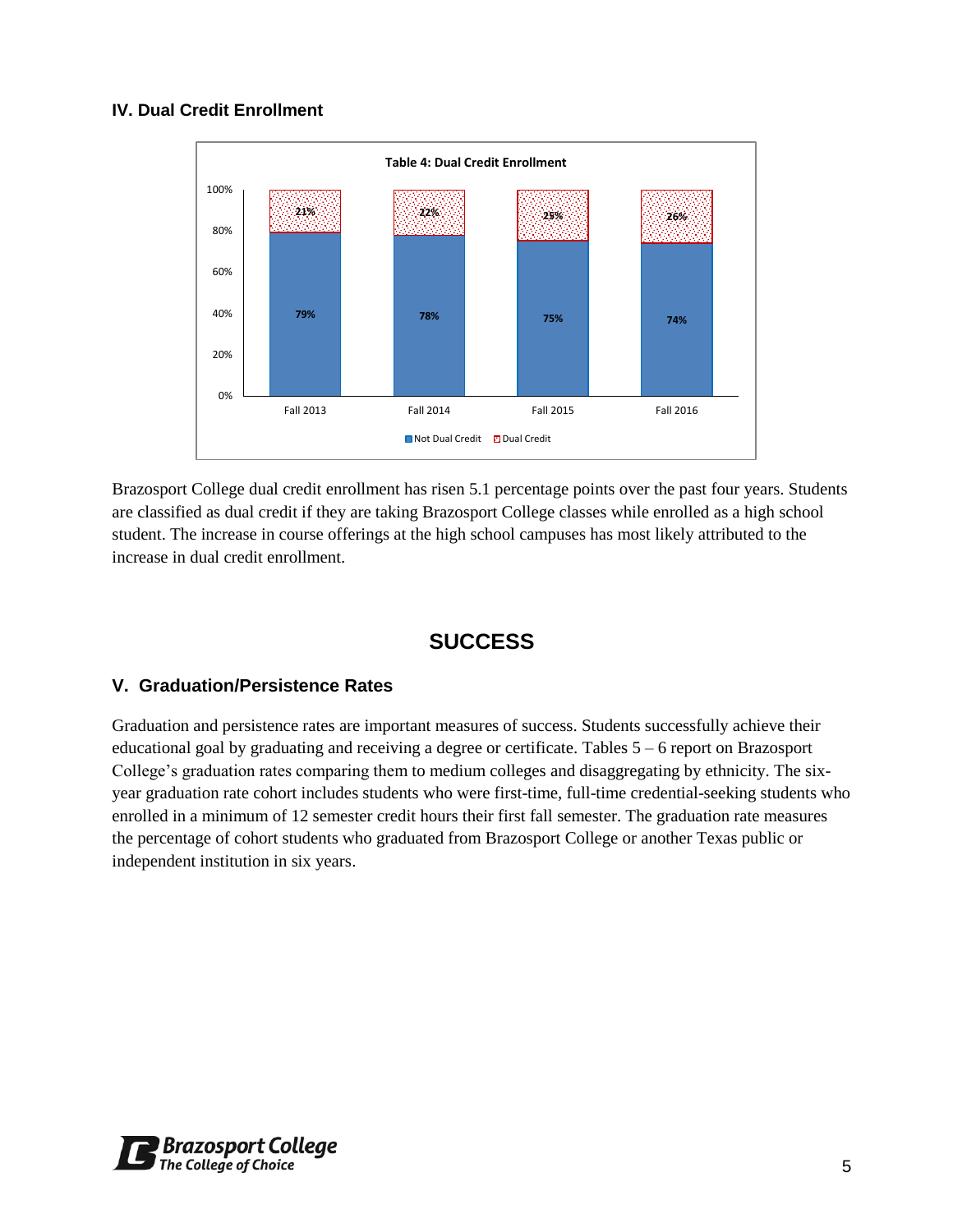

Brazosport College's 6-year graduation rate has decreased over the past two years (-8.4%), which is a concern. These students entered college during the Great Recession (2008-2010) and many students came to college because they lost their job and couldn't find another. (Our enrollment surged by 11% during this period.) The economy started adding private-sector jobs in 2010, and we hypothesize that many students who came to college because they couldn't find a job subsequently left college without completing a degree or certificate because they found a job before they finished their studies, which caused our graduation rate to decline. If this hypothesis is correct, our graduation rate may remain low for one or two more years because the nation lost 8.7 million jobs in the recession and did not regain them until the middle of 2014. Our graduation rate is still higher than at medium colleges overall (33.4%) or two-year institutions statewide (32.2%).



Table 6 indicates the percentage of first-time, full-time, credential-seeking undergraduates by entering cohort who have graduated or are still enrolled in Texas public and private higher education institutions after six academic years, disaggregated by ethnicity. Over the past two fiscal years, the six-year graduation and persistence rate have decreased in all ethnic categories. The African American category has seen the

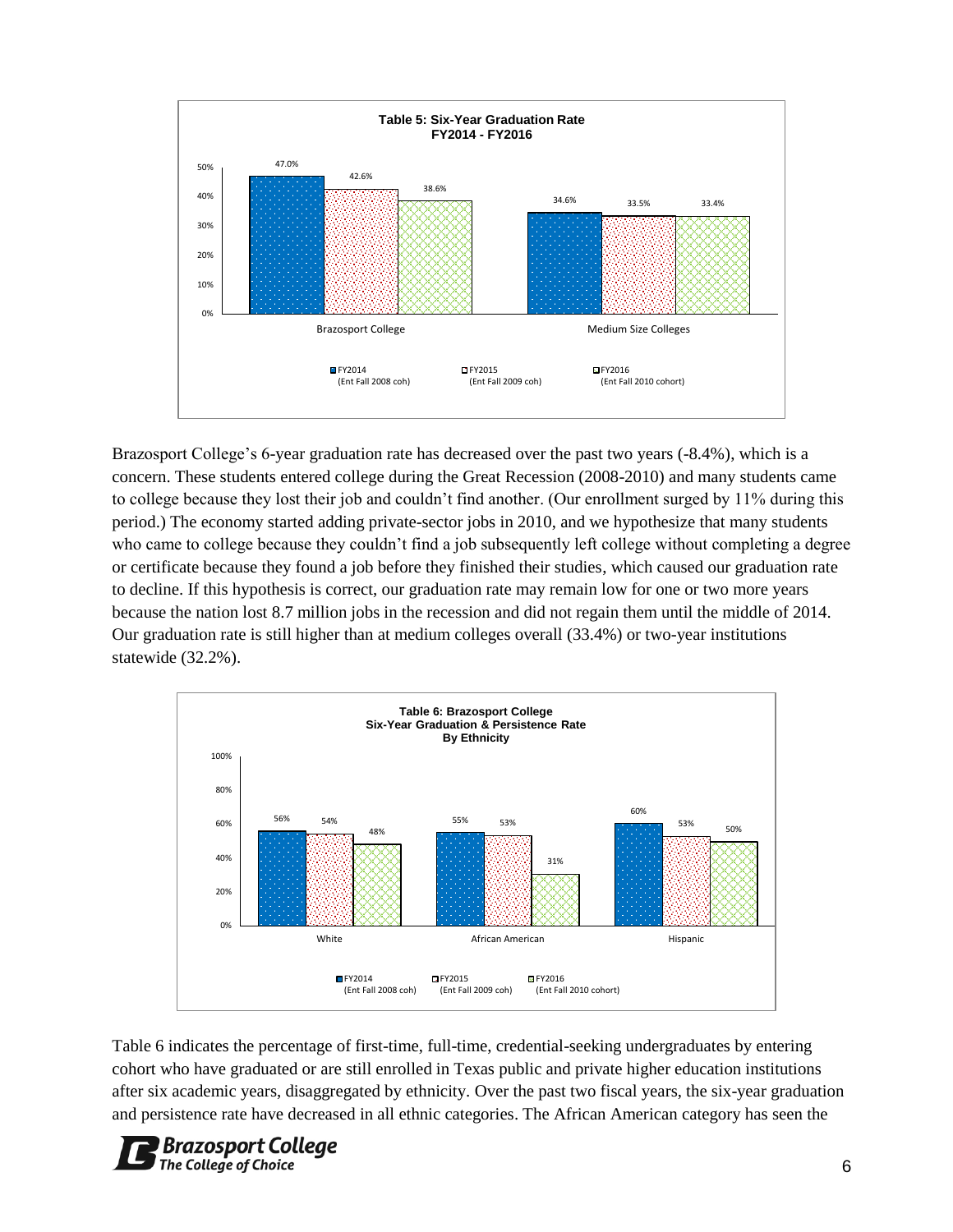largest decrease in students graduating or still enrolled within six years, but BC only enrolls 10 to 20 firsttime full-time African American students each year, so changes of one or two students appear as large percentage changes.

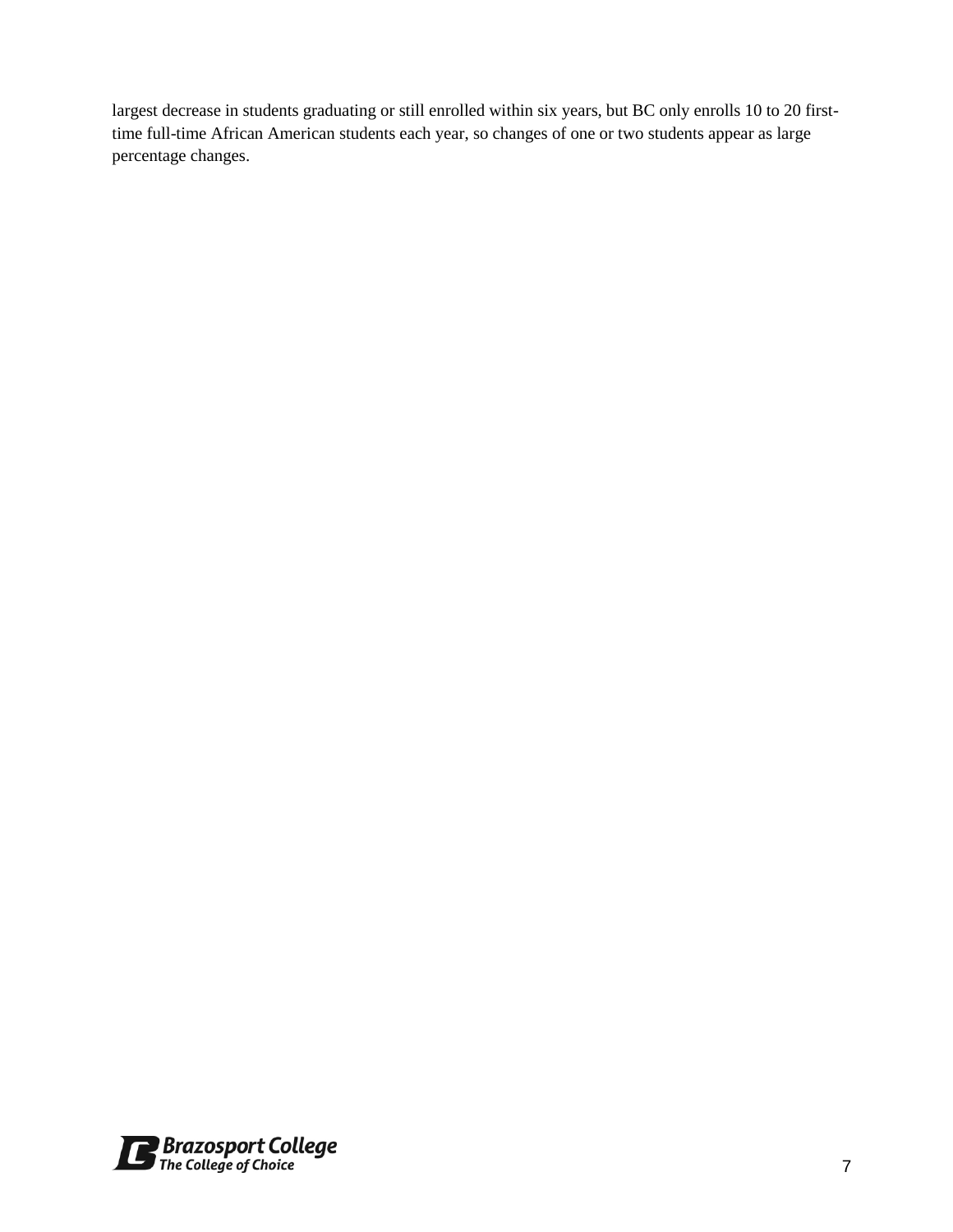#### **VI. Degrees and Certificates Awarded**



During fiscal year 2016, BC awarded the highest number of degrees and certificates over the past four years (Table 7). The number of degrees and certificates awarded increased by 47% from FY2013 to FY2016 and increased by 25% in FY2016 compared to the previous fiscal year. Minority students achieved the greatest increase in awards from FY2015 to FY2016, with an increase of 40% or more.

#### **VII. Percent of Students Who Transfer to a Senior Institution**



This measure represented in Table 8 includes the cohort of first-time students who enrolled at BC six years prior to the year reported and accumulated at least 30 credit hours at the institution before transferring for

## **Brazosport College**<br>The College of Choice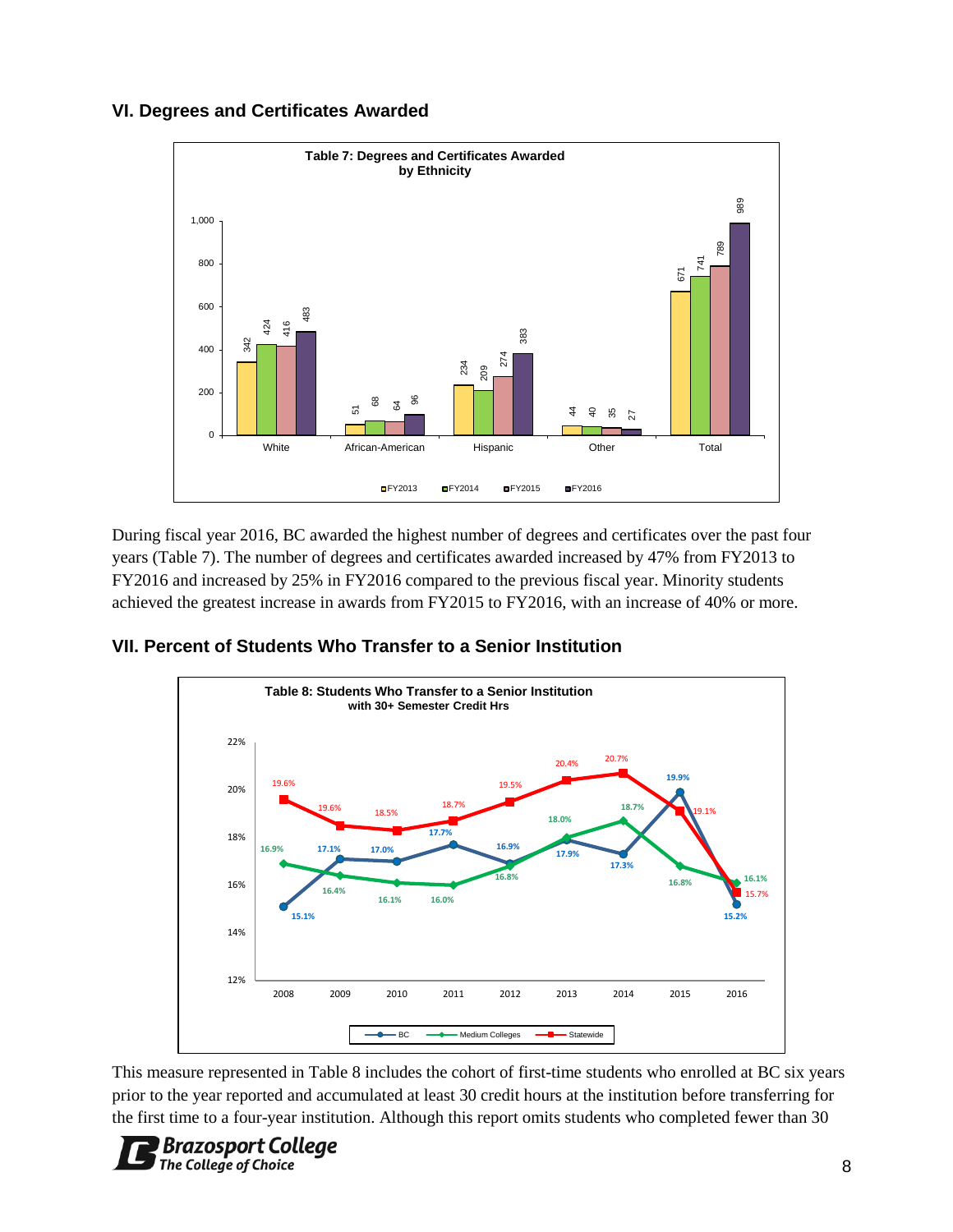semester credit hours before transfer, it does provide a way of comparing transfer results among similar colleges. In 2016, transfer rates decreased among medium colleges, statewide and BC compared to the previous year. BC's transfer rate has been about 17% for several years. Last year it rose to 20%, and this year it fell to 15%, but these variations appear to be random and not a consistent trend.



#### **VIII. Status after Graduation**

The pie chart shows differences in enrollment status within one year of completing a degree or a certificate at Brazosport College. More than eight out ten BC graduates (85.8%) are employed within one year of graduation compared to seven out of ten (69.5%) medium college graduates. However, a larger percentage of medium college graduates are continuing their education ("enrolled only" and "working & enrolled") compared to Brazosport College graduates.

## **EXCELLENCE**

#### **IX. Licensure Rates**

| Table 9: Licensure Pass Rates          | 2013-14 | 2014-15 | 2015-16 |  |
|----------------------------------------|---------|---------|---------|--|
| Massage Therapy                        | 100     | 100     | 100     |  |
| Law Enforcement, Peace Officer-Academy | 100     | 100     | 100     |  |
| Emergency Medical Technician-Paramedic | 54      | 47      | 63      |  |
| Nurse-LVN                              | 100     | 100     | 100     |  |
| Nurse Aide                             | 89      | 50      | 100     |  |
| <b>Associate Degree Nursing</b>        | 94      | 93      | 91      |  |